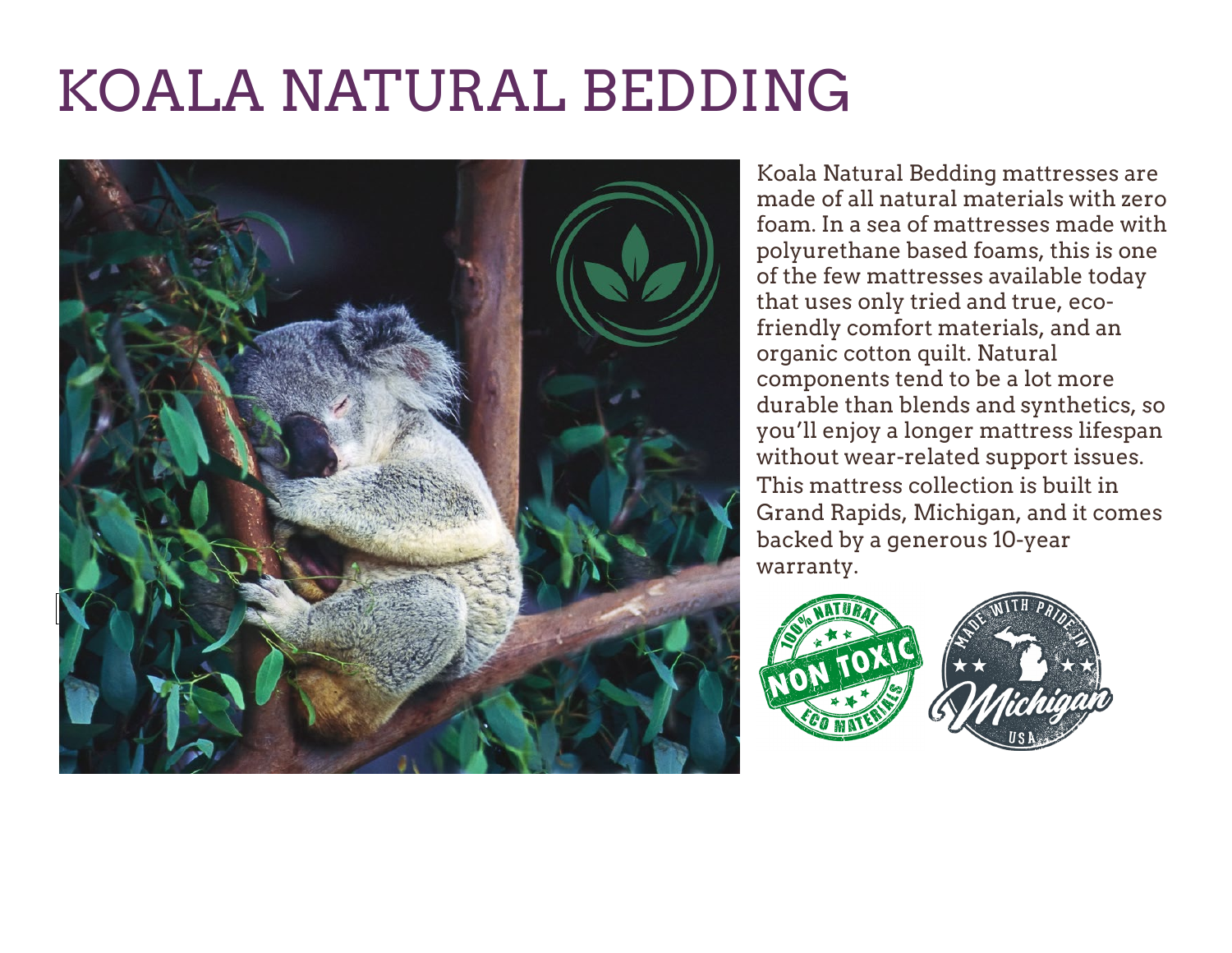#### **GOLD COAST**

The Gold Coast is a luxury firm mattress, designed utilizing all natural materials and is a great, firm option in the Naturals line. Key features of this mattress include: an organic cotton quilt, wool and cotton pad comfort layers provide good body contouring for pressure relief, and an Active Edge Quantum innerspring system for support and reduced motion transfer.

#### **Model Features: Gold Coast**

#### **Coil Count:**

975 - King 975 - Cal King 789 - Queen 681 - Full 536 - Twin

#### **Comfort Level:**

Firm

#### **Surface Type:**

Quilt Top

**Mattress Components:** Alternating Innerspring System, Organic Cotton, No-Flip, Active Edge Quantum Mattress

**Thickness:** 10"

**Good For:** Back and Stomach Sleepers Temperature Regulation Back Support and Pressure Relief

**Firmness Rating: 3.5**

# **GOLDCOAST** QUANTUM | COTTON PAD | WOOL QUILT (ORGANIC COTTON FABRIC)

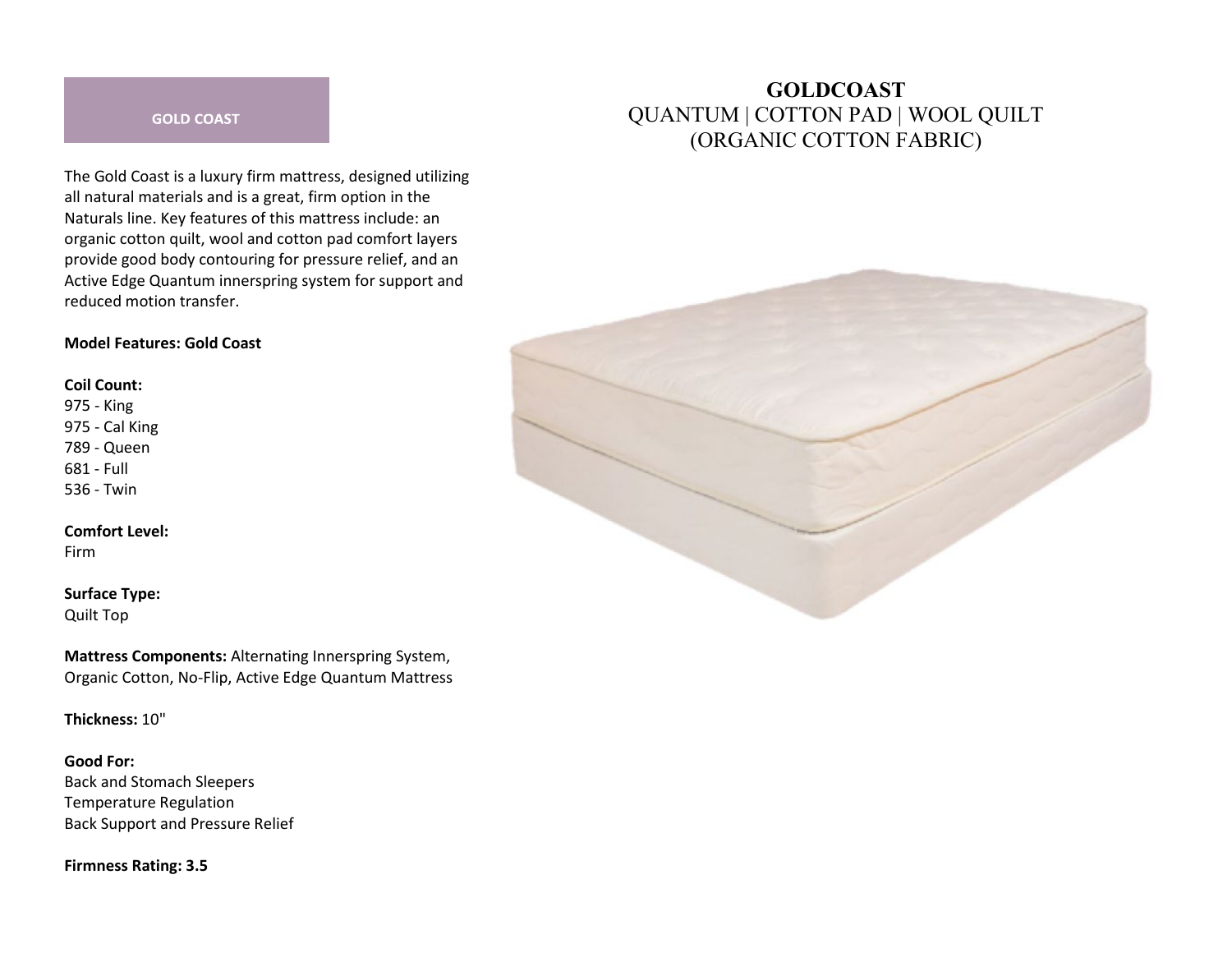#### **BRISBAINE**

# **BRISBAINE** QUANTUM | FALES PAD | COTTON 3OZ. WOOL COTTON BLENDQUILT (TWILL)

The Brisbaine is a plush mattress designed utilizing all natural materials and is a great option for those who enjoy any sleeper. Key features of this mattress include: an organic cotton quilt, a cotton pad comfort layer provide good body contouring for pressure relief, and an Active Edge Quantum innerspring system for support and reduced motion transfer.

#### **Model Features: Brisbaine**

#### **Coil Count:**

975 - King 975 - Cal King 789 - Queen 681 - Full 536 - Twin

### **Comfort Level:**

Medium Firm/Plush

#### **Surface Type:**

Quilt Top

#### **Mattress Components:**

Innerspring, Organic Cotton, No-Flip, Active Edge Quantum Mattress

**Thickness:** 12"

**Good For:** All Sleepers Temperature Regulation Back Support and Pressure Relief

**Firmness Rating: 5.5**